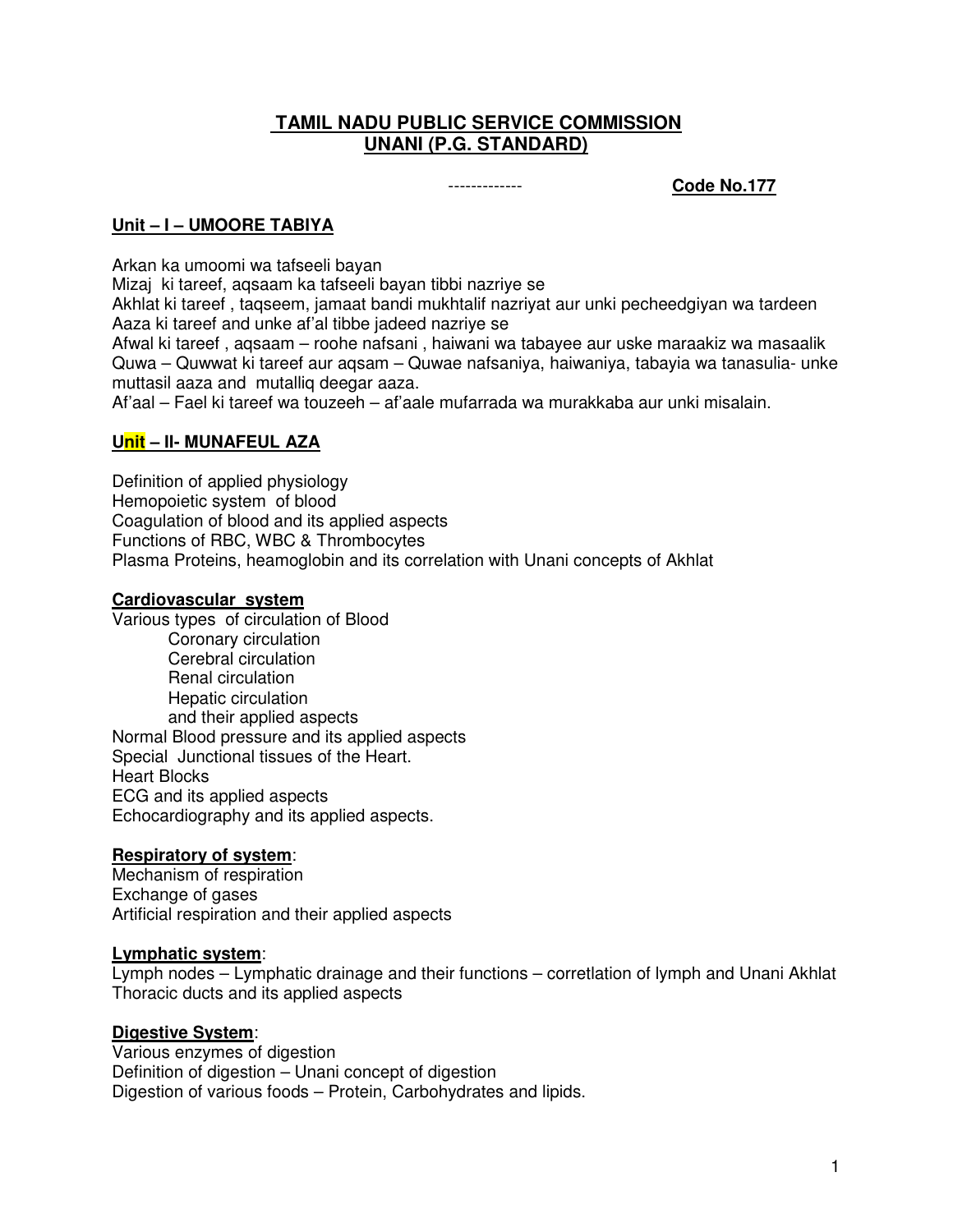Pancreatic enzymes and digestion

Salivary enzymes and their role in digestion

## **Excretory system**:

Kidney – urine formation and its applied physiology

Skin and its functions

## **Nervous system**:

 Nerves and types, cranial nerves – cerebrum, cerebellum and medulla oblongata – spinal cord – their functions and applied aspects

**Autonomous nervous system**: its functions and applied physiology

# **Endocrine Glands**:

Hypophysis – Thyroid gland – Supra renal gland – Endocrine pancreas – testis and ovaries – their functions and applied physiology

## **Reproductive system:**

Semen and its applied physiology Menstruation – hormones – estrogen and progesterone – their role **Vitamins**: Applied physiology of fat soluble vitamins and water soluble vitamins. **Lipids:**  Biochemical importance and classification **Digestion** – absorption and metabolism of lipids Importance and classification of lipoproteins. Cholesterol metabolism and hypercholesterolemia Hyper triglyceridemia Ketosis and inborn errors of lipid metabolism **Proteins:** Biochemical importance and its classification Digestion, absorption and metabolism of proteins.

## **Hayati Kimiya (Biochemistry):**

Introduction to biochemistry – historical review development of biochemistry Basic concepts of cell structure and functions Chemical composition of human body and major bio molecules. Carbohydrates – biochemical importance and classification. Digestion, absorption and

metabolism of Carbohydrates.

Applied biochemistry – Diabetes mellitus – Glycosuria – inborn errors of metabolism, Lipids

Water and minerals: Distribution of body fluid –

Immunochemistry – components of immune system – "T" and "B" lymphocytes AIDS – Rheumatoid arthritis.

# **Unit – III – ILMUL ADIVA**

 Dawa – ghiza wa zulkhassa – advia ka mizaj – Darjate advia Istehalaat ke kami wa beshi ke asbaab Tabayee khususiyate advia – Advia ki ajzae tarkeebia Ash'kale Advia – Advia ke Maze – Advia ki umrain – Advia ka tahaffuz Istelahaate Advia Description , mizaj , Af'al and dosage of various Unani Herbal , Mineral and Zoological origin single drugs.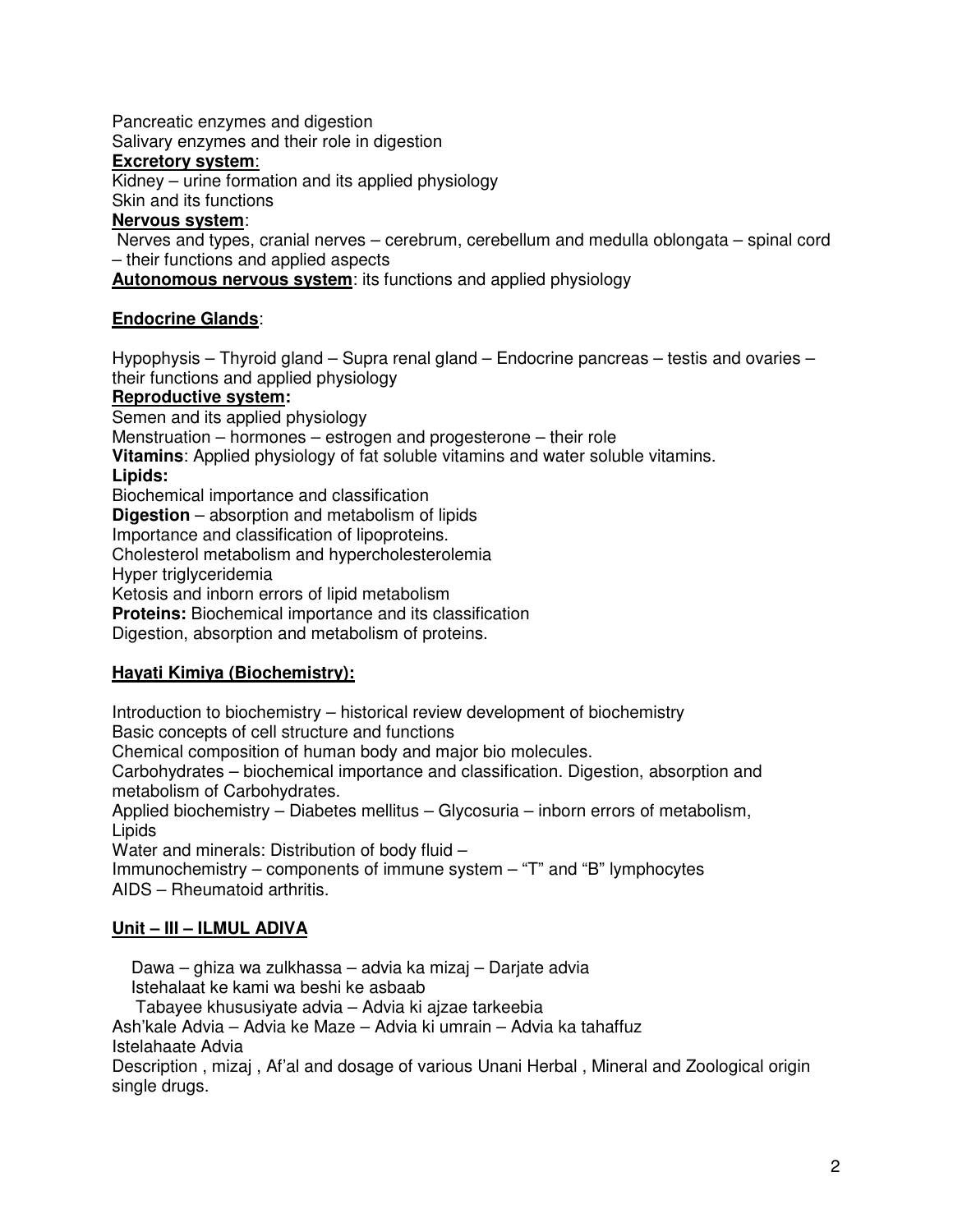## **MURAKKABAT:**

All Itrifalat, Majoonat, Iqrasat, Huboobat, Safoofat, Lawooqat, Sharbatein, Kharmirajat, Mufarrahat, Jawarishat, Labbobat, Kushtajat, Dawaul Misk Motadil Sada wa Jawaherwali, Roghaniat, Zimadat, Atlia, Shiyafat, Farzajat,etc.

## **SAIDLA:**

 All Istilahate Dawa Sazi Preparation of Majoon , Sharbat . Kushta , Lawooq, Khameera, Jawarish , Gulkhand and Murabbejat, Hubbobat , Roghaniyat Purification of certain poisonous drugs: Habbus salateen, simab, kuchla , sammul far, afyiun

Gandhak, shangraf, raskapoor , beesh, bhilawan

#### **Unit – IV -- TAHAFFUZI WA SAMAJI TIB**

Concept of Health- Biomedical concept – ecological concept – psychological concept and holistic concept WHO – its significance Principles of nutrition and applied nutrition Nutrients, daily requirements and balanced diet. Classfication of foods. Protein energy – malnutrition Vitamin deficiencies. Air borne diseases - Water borne diseases -Food borne diseases. – Food adulteration – Asbaabe Sitte Zarooriya – uske Itlaqi nazriyat -Jadeed izafat wa Taqaddum bil hifz Tahaffuzi wa samaji tib mein Jadeed izafat Six essentials of life and its applied aspects and latests addition in preventive and social medicine. Amraze mutaddi wa vabayee wa tahaffuzi iq'damat. Qarantina Dafae taffun tadabeer Tadiya ke zarayee – bilwasta wa bila wasta Hashraate vabayia Vaba wa tadia se bachao kea aam usool. Immunization various methods Health education-Community Health – Family Welfare Sexual transmitted Diseases AIDS **Geriatrics** Public Health and Family Welfare. General Health – Health awareness programmes Pediatric care – Mother and Child Health Care Unani and Modern concepts of contraception. Application of Dalak(Massage), Riyazat (Exercise), Hammam(Turkish bath), Jismani safai (Hygenic and Health habits in general). Oral hygiene, Eyes, Skin Care . Sex hygiene and sex education.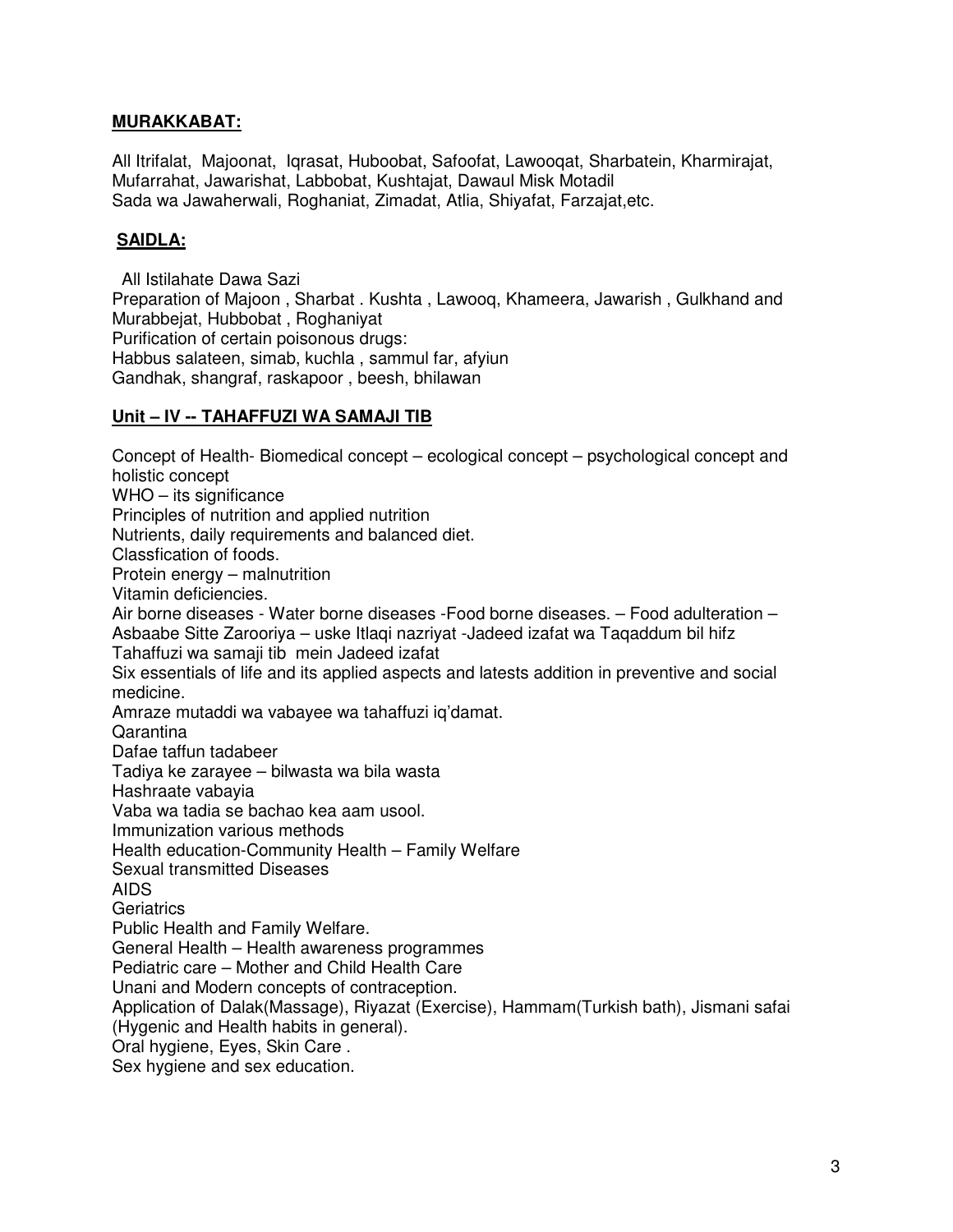## **Unit- V - MOALIJAT (Medicine)**

#### **Amraze Nizame Hazm (Diseases of Digestive System)**

#### **Diseases of Mouth**

- Qula (Stomatitis).
- Iltihaabe lisaan (Glossitis).
- Diseases of Salivary glands: Warme aslul uzn (Parotitis)

#### **Diseases of Oesophagus**:

- Warme Mari (Oesophagitis).
- Usrul Bal'a
- Hiatus hernia.

#### **Diseases of Stomach and Duodenum:**

- Zofe medah.
- Sue mizaje medah.
- Warme medah.
- Qarhe medah wa asna ashri (Peptic ulcer).
- Sartaane medah (Carcinoma of Stomach).
- Nuqse ishteha (anorexia).
- Afrate wa qillate hamoozate medi.
- Qai, tahauoo, Ghisiyyan.
- Tukhma.
- Sue hazm, Boolimoos.
- Diseases of Intestines:-
- Zarb wa khilfa (Malabsorption Syndrome).
- Is'haal (Diarrhoea).
- Zalaqul ama.
- Qoolanje ama (Intestinal colic).
- Barazuddam (Melena).
- Warme qouloon (Inflammatory bowel).
- Warme qouloon qarhi.(Ulcerative colitis)
- Diqqe ama (Intestinal Tuberculosis).
- Iltehaabe miq'ad (Proctitis).
- Warme sifaq (Peritonitis).
- Diseases of Liver and Gall bladder:-
- Zofe kabid.
- Sue mizaje kabid.
- Warme kabid (Hepatitis).
- Dubelatul kabid (Liver abscess).
- Yerqaan (Jaundice)
- Talaiufe kabid (Cirrhosis of liver).
- Istis'qua (Ascites).
- Izm ul kabid (Hepatomegaly).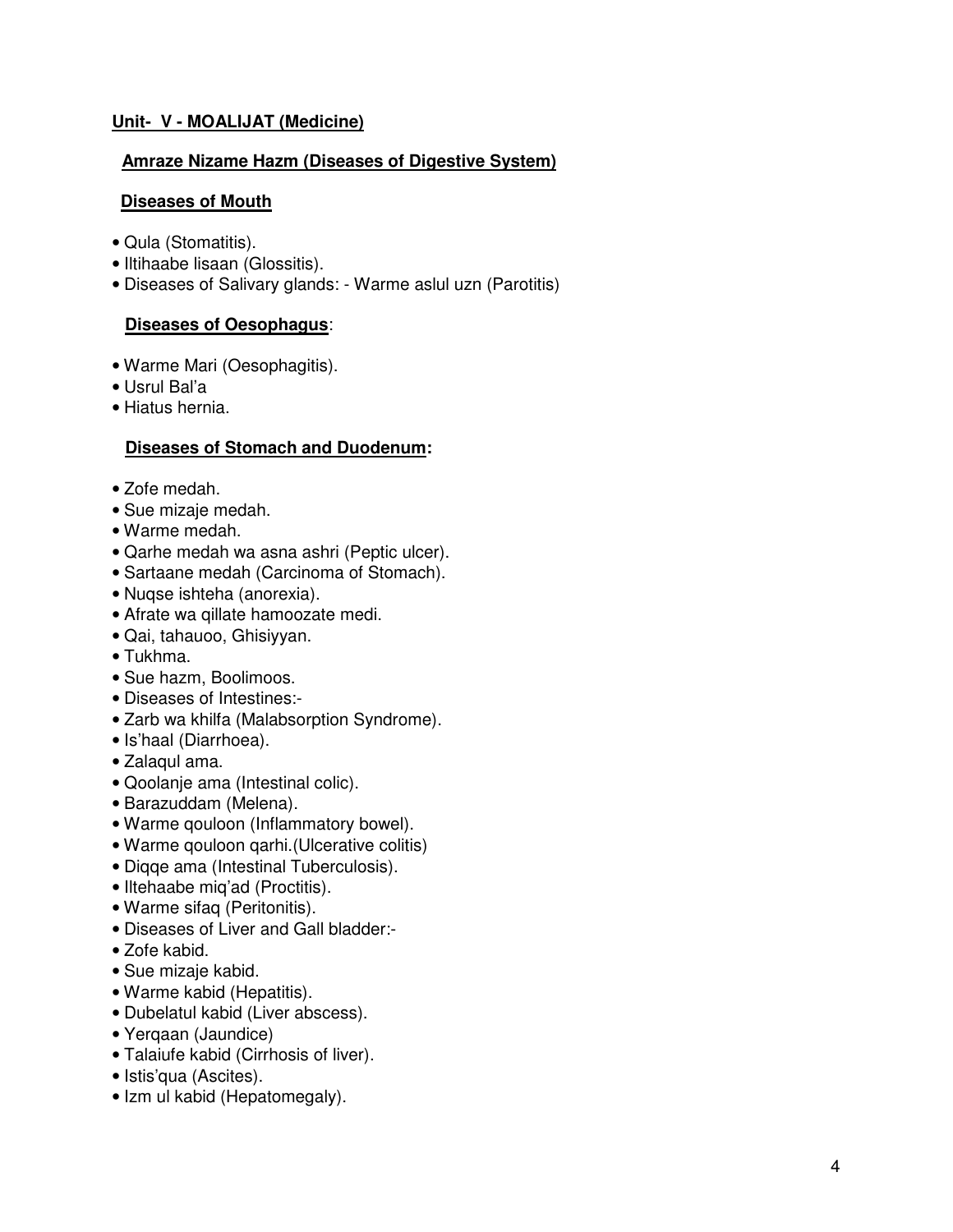- Hisatul marara (Cholylithiasis)
- Warme marara (Cholecystitis).
- Diseases of Spleen and Pancreas:-
- Izmuttehaal (Spleenomagaly).
- Warme banqaraas (Pancreatitis).
- Faqaruddam (Anaemia)

#### **Amraze Nizame Baul wa Tanasul (Diseases of Urinary and Reproductive System)**

#### **Diseases of Urinary System:**

- Sue mizaje kuliya.
- Zofe kuliya.
- Warme kuliya.(Glumerulonephritis)
- Mutafarrique Amraze kuliya.
- Saqoot ul kuliya Haad wa Muzmin (, Acute and Chronic Renal Failure).
- Warme Hauzul kuliya (Pyelo-nephritis).
- Hisatul kuliya (Renal calculi).
- Ηydronephrosis.
- Incontinence of urine.
- Bauluddam (Haematuria).
- Renal lesions in diabetes.

#### **Diseases of Reproductive System**:

- Zofe baah.
- Surate inzal.
- Kasrate Ehtalaam Aur mutalique amraz. Ilthihabe Quazifain (Salpingitis)
- Oophoritis
- Per vaginal Bleeding Disorders (Menorrhagia, Metrorrhagia)

#### **Amraze Mutadiya (INFECTIOUS DISEASES**)

Humme Mewi (Enteric Fever) Kala Azar (Kala Azar) Humme Ajamia (Malaria) Tawoon (Plague) Dique (Tuberculosis) Warme Aslul Uzn (Mumps) Khasra (Measles) Judri (Small Pox) Humaiqa (Chicken Pox) Nazla, Zukam (Influenza) Hummae Danj (Dengue) Juzaam (Leprosy) Shahiqua (Whooping Cough) Khunnaque (Diphtheria) Haiza (Cholera) Zaheer (Dysentery) Humme Dimaghi wa Nukhaee (Cerebro-Spinal Fever) Kuzaz (Tetanus)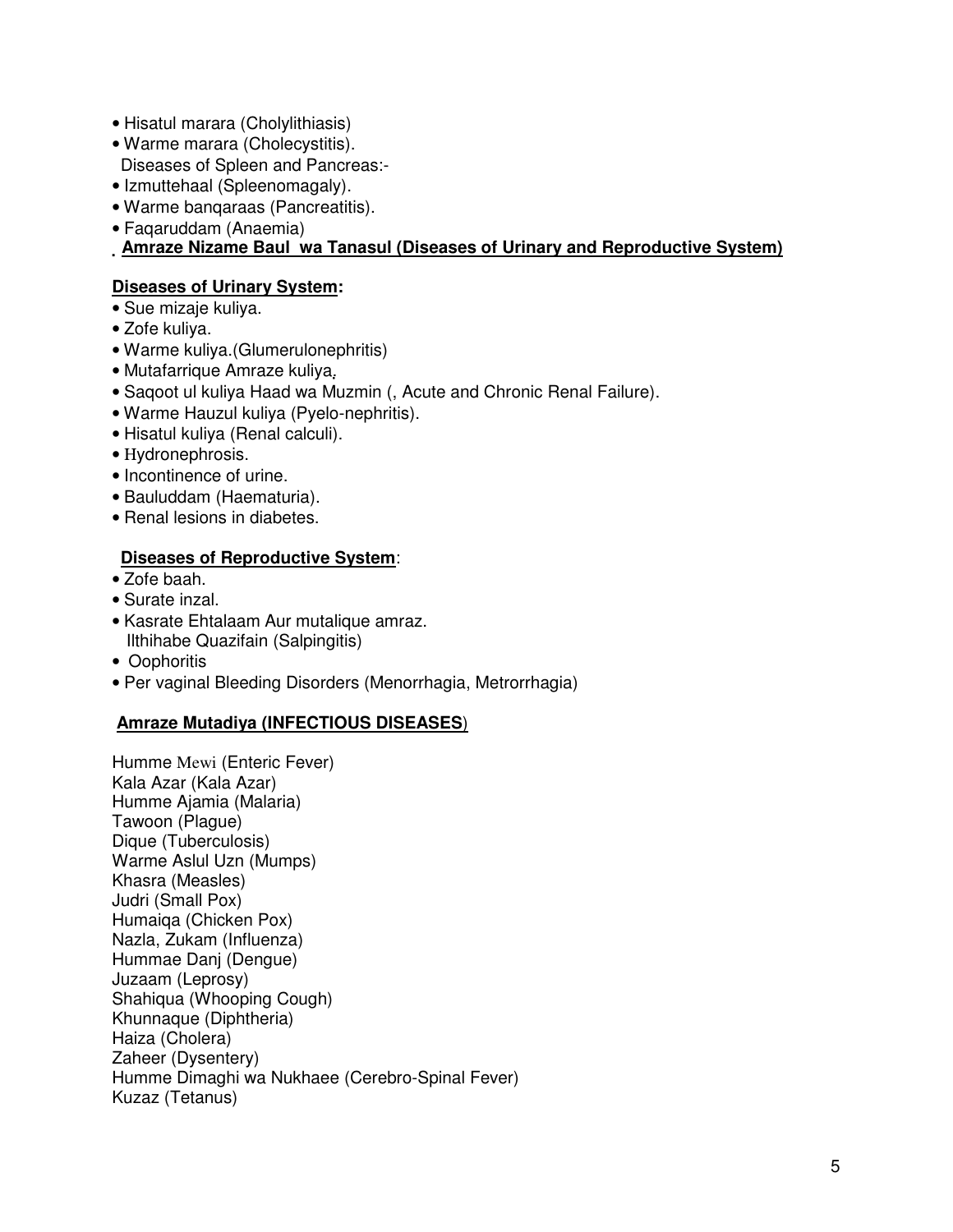Warme Kabid (Viral Hepatitis) Bird Flu

## **Hummiyat (Fevers**):

• Tareefe Humma

• Ufoonat

• Aam Usoole Ilaj • Amraaze-Jild (Skin Diseases) Juzam (Leprosy) Namla (Herpes) Bars (Leukoderma) Shara (Urticaria) Saalil (Warts) Budushanam (Erysipelas) Jarb wa Hikka (Scabies) Nar Farsi (Eczema) Quba/Dad (Ring Worms) Sa'fa (Alopecia) Basoore labnia (Acne vulgaris) Iltahabe Jild (Dermatitis) Sozak (Gonorrhoea) Atishak (Syphilis) Behaq aur uske qisme (Fungal Infections of the Skin) **Amraze Mafasil (Rheumatology)** Niaris (Gout) Warme Mafasil (Arthritis) Tahajjur Mufasil (Osteo-arthritis) Irqunnasa (Sciatica) Wajaul Zahar (Backache) Wajaul Khasira (Low back ache)

#### **Amraze Ghudude Laqanati (Endocrine System):**

Ghudude Laqanati aur unki raseelat ka tasavvur muqaddamin attiba ke nazar mein (umoomi jayeaeza) amraz ghudade Laqanati Unani maqaz mein aur un amraz ke muqabala tibbe jadeed ke saath.

- 1. Amraze Ghudae Nukhamiya (Diseases of Pituitary Gland)
- Asbaab ke aitabaar se ghudae nukhamiya ke amraz ki darjabandi.
- Amraze ifrathun nukhamiya (Hyper Pituitarism)
- Qillate raseelat ghudda nukhamiya (Hypo Pituitarism) inse honewale
- Amraz, asbaab, alamat, tashkees ilaj aur pecheedgiyan.
- 2. Amraze Ghudae Nukhaiya muaqar (Posterior Pituitary diseases)
- Asbaab ke aitabaar se amraz ki darjabandi farte raseelat nukhamiya aur qillat raseelat nukhamiya muaqar aur is se honewale amraz ke asbaab ilaj tashkees wa pecheedigiyan.
- 3. Amraze Ghudae Darqiya (Diseases of Thyroid gland)
- Asbaab ke aitabarse amraze ghudade darqiya ki darjabandi
- Fartraseelate darqiya (Hyper Thyroidism)
- Qillate raseelate darqiya (Hypo Thyroidism)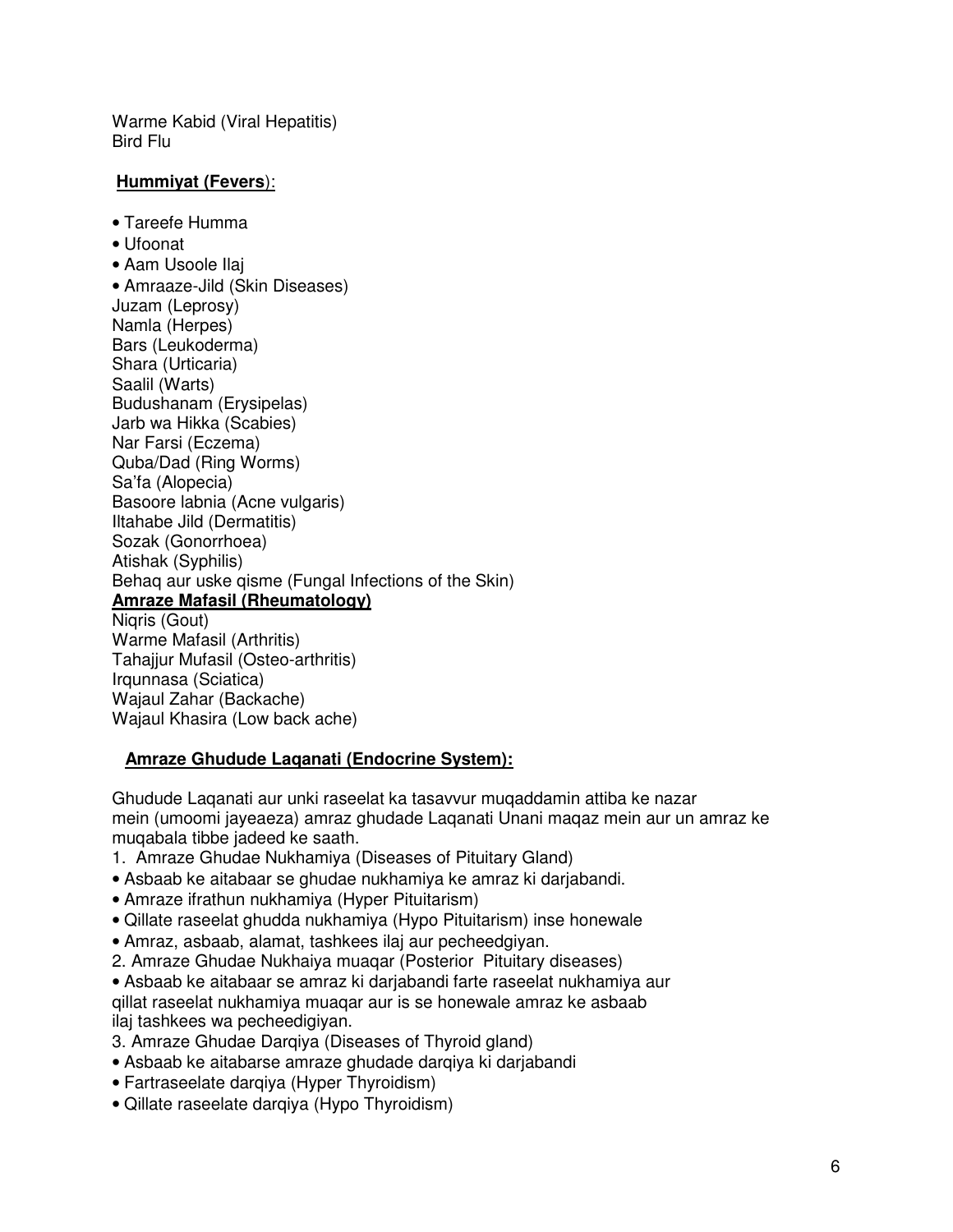- 4. Amraze Ghuddae Jaaruddarqiya (Diseases of Parathyroid gland)
- Asbaab ke aitabaarse amraze ghudade jaaruddarqiya ki darjabandi
- Farte jaaruddarqiya ibtadayee wa sanayi (Primary and secondary hyper parathyrodism)
- Qillate raseelat jaaruddarqiya (Hypo parathyroidism)
- 5. Amraze Banqaras : (Diseases of Pancreas)
- Asbaab ke aitabaarse amraz ki darjabandi
- Ziabatis shakari (Diabetes Mellitus) ke asbaab mein ma qasmein, aur unka jadeed tibb se muqabala mutaliya ilaj mein jadeed tehqeeqat.
- Ziabatis Saada (Diabetes Insipidus).
- Kaserul ghududi amraz: (Poly glandular diseases) ek ajmali tarruf.
- 6. Amraze Ghuddae Fauqul Kullia: (Diseases of supra renal gland).
- Asbaab ke aitabaarse ghuda faoqul kulliya ke amraz ki darjabandi
- Amraz kifayat faoqul kulliya haad aur muzmin (Acute and chronic Adrenal Insufficiency)
- Alamaaye cushing (Cushing syndrome)
- Sartane qasharul kulliya vo gurda (Adreno cortico carcinoma )
- Marze Addison (Addison's Disease)
- 7. Amraze Khusiyatur Reham : (Diseases of Ovaries).
- Asbaab ke aitabaar se amrazekhusiya ki darjabandi
- 8. AmrazeKhusiya : (Diseases of Testis).
- Raseelat ka mukhtasar jayeza amraz ki fehrist.
- Khusiya aur amraze baah ka bahami talluq.
- Jins se muttalique amraz.
- Zofe baah se mutallique amraz.

#### **Amraze NizameTanaffus (Diseases of Respiratory System**)

**Ilthihabe taj**aveeful anaf(Sinusitis),Iltihabe anaf (Rhinitis)

Zaturriah (Pneumonia),

Zatul janb (Pleurisy),

- c. Dubailaturriya (Lung Abscess),
- d. Tadarrune revi (Pulmonary Tuberculosis),
- Chronic Obstructed pulmonary diseases
- Warme Shoab Muzmin (Chronic Bronchitis),
- Ittesae shobaturria (Bronchiaectesis),
- Zeequn Nafas Shoabi (Bronchial Asthma),
- Nafkhaturriya (Emphysema)
- Occupational lung diseases.
- Pulmonary tumors.
- Adult Respiratory Distress Syndrome.
- Drug induced Lung Diseases.

#### **Diseases of Cardiovascular System**

- Sue Mizaje Qalb
- Sue Mizaje sadr

• Marze Qalb Hudaari- (Rheumatic Heart disease), Amraze simamate Qalb (Valvular heart diseases), Iflasul Qalb (Ischaemic Heart Disease) Causes, Zigtuddam qavi (Hypertension), I.H.D., Infarction, causes, treatment and use of Thrombolytic therapy (Streptokinase, Urokinase, Low molecular weight heparin),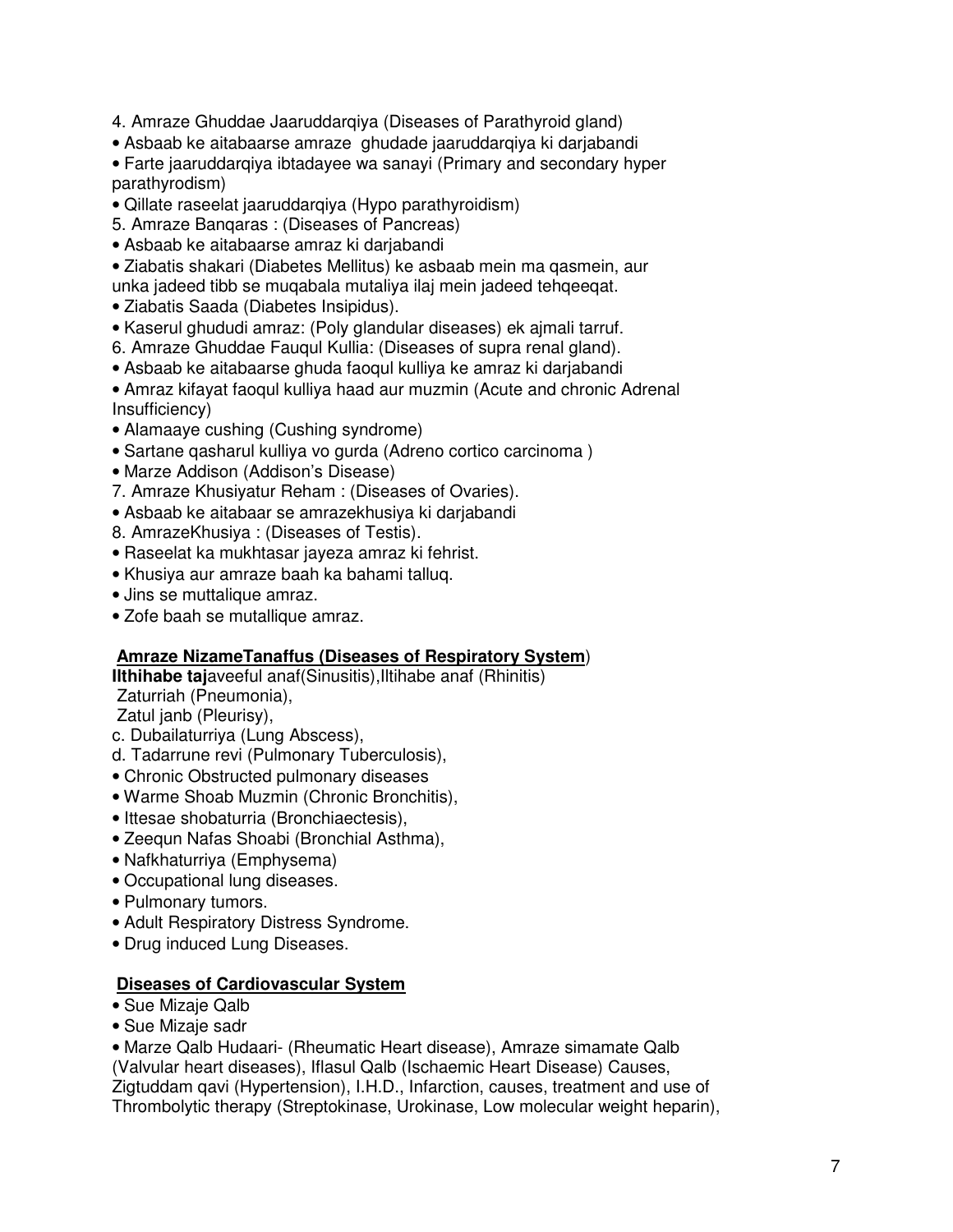Suqoote Qalb (Heart Failure), Cardiac Arrhythmia, Cardiogenic Shock, Infective Endocarditis.Iltehabe ghilaful Qalb (Pericarditis)

## **Unit – VI – Tashreeh ul Badan;**

 Osteology – Short bones – long bones and their applied anatomical importance. Myology: Origin , insertion and nerve supply and action of the muscles of the upper and lower limbs.

Neurology: Detail study of Cranial nerves , Spinal nerves, cerebellum and Medulla Oblongeta Cardiovascular system: Anatomy of the Heart and pericardium and their applied anatomical aspects.

Respiratory system:

Lungs , pleura and trachea – and their applied aspects

Digestive system:

Stomach, liver, pancreas and intestines and their applied aspects.

Urogenital system:

Kidney , Prostate, Testis, Uterus and ovaries and their applied aspects Glandular system:

Pituitary gland, thyroid, adrenal , Endocrine pancreas and mammary gland.

Special Senses: Eyes, Nose, Ear, Skin and Tongue , applied aspects.

## **UNIT – VII – ILMUL QABALAT WA NISWAN**

Tashreeh wa af'ale aazae niswania aur uske itlaqi nukat. Puberty and Menopause Mukhtalif raseelat ke awamil haiz per Ovulation , fertilization, general and applied aspects Placenta its development and anomalies Amniotic fluid – and applied aspects Umbilical Cord – normal and its abnormalities Pregnancy – differential diagnosis – abnormalities and applied aspects. Contraception – tibbi wa jaded usool Artificial methods of fertilization Ante natal care Mechanism of labour and its complications Ante partum haemorrhage and its management with Unani therapy Post partum haemorrhage and its management with Unani therapy Pregnancy and its complications Abortion – types – causes and their management Early development of foetus and its circulation Nifas and diseases of Nifas Applied genetics – functions of genetic material Amraze nau maulood aur uske ilaj ke usool Tabayee aur ghair tabayee nashoo numa ke nukat. Diagnosis and treatment of Pediatric diseases in the light of Unani and Allopathy concept. Hydrocephalus, meningitis, epilepsy , convulsions, tetanus, poliomyelitis And cerebral palsy, neonatal jaundice.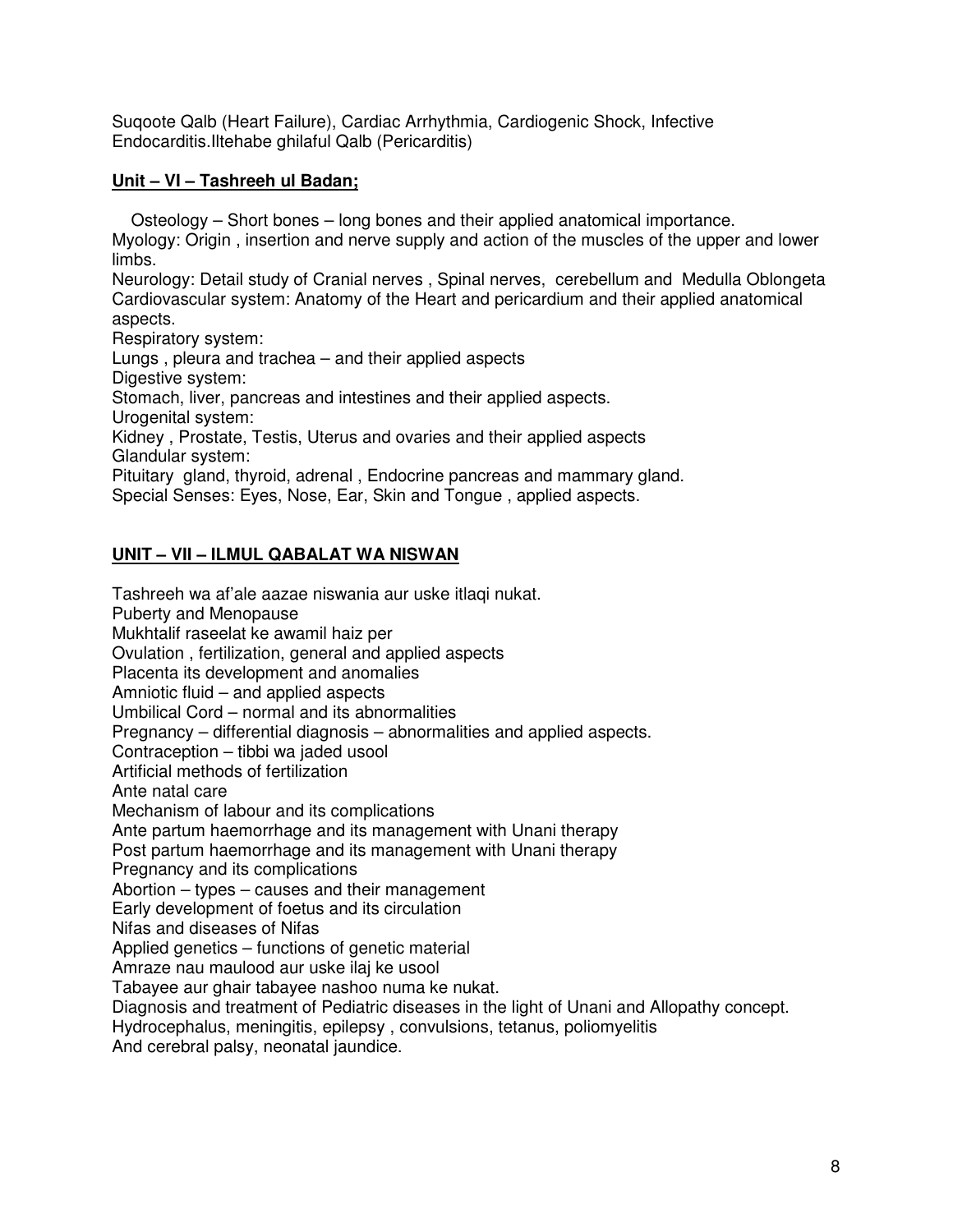Treatment and management of diseases of Vagina, Vulva, Cervix , Uterus , ovaries and fallopian tubes and their appandages. Diseases of Mammary glands and its Unani treatment.

## **Unit - VIII – RESEARCH METHODOLOGY AND BIO-STATISTICS.**

Introduction – Objectives of Research in Unani Categories of Research approaches Criteria of good Research – Research planning Sampling and preservation of external validity Review of literature – Research problem Formulation of Hypthesis – research design – qualitative research – Methods of data collection – processing of data and analysis Interpretation of data – selection and use of appropriate statistical tests. Meta analysis – Bias and confounders – Report writing –presentation of data. Averages , mean , median and mode Measures of dispersion ; range, mean deviation , standard deviation Normal distribution and normal curve Test of significance  $-$  T test, Z test – correlation – analysis of variance Ethical guidelines for clinical and experimental research – research ethics. Confidentiality , acknowledgement and sacrifice

## **Unit – IX – ILMUL AMRAAZ:**

 Ah'wale Badan – Sehat , Marz, Halate Salisa. Sue Mizaj – Mufarrad wa Murakkab Amraaze Tarkeeb – Warm ke Aqsam wa Alamat Waja ke aqsaam – Ilthiab aur uske aqsam wa indimal Fasaade Shehmi – Qillatuddam – takhassure dam, Sala'ate hameeda wa khabeesa. Amraaze ufoonia wa zahravia Amraaze Qulb wa riya Amraaze Meda, Jigar wa marara Amraaze Istihala (Metabolic disorders) Amraaze Kulia Ilmul Asbaab ( etiology) Ilmul Alaamaat ( Symtomatology).

## **Unit – X – ILMUL JARAHAT.**

Wound and its classification and management.

Abcess and its types ;

Nosocomial infection, antiseptics, antibiotics, antibioma, lipoma, disinfectants and Jaraseem, Immunity and its types, pyaemia, toxemia, septicemia, carbuncle, sinus, fistula, erysipelas, gangrene, anthrax, monoliasis, etc.

Tetanus and its surgical significance.

Gonorrhoea, syphilis, and their surgical importance and treatment.

Hansen's disease, its prevention, signs , symptoms and treatment

Haemorrhage its prevention and treatment.

Shock and its types and management.

Acute abdomen and its surgical emergencies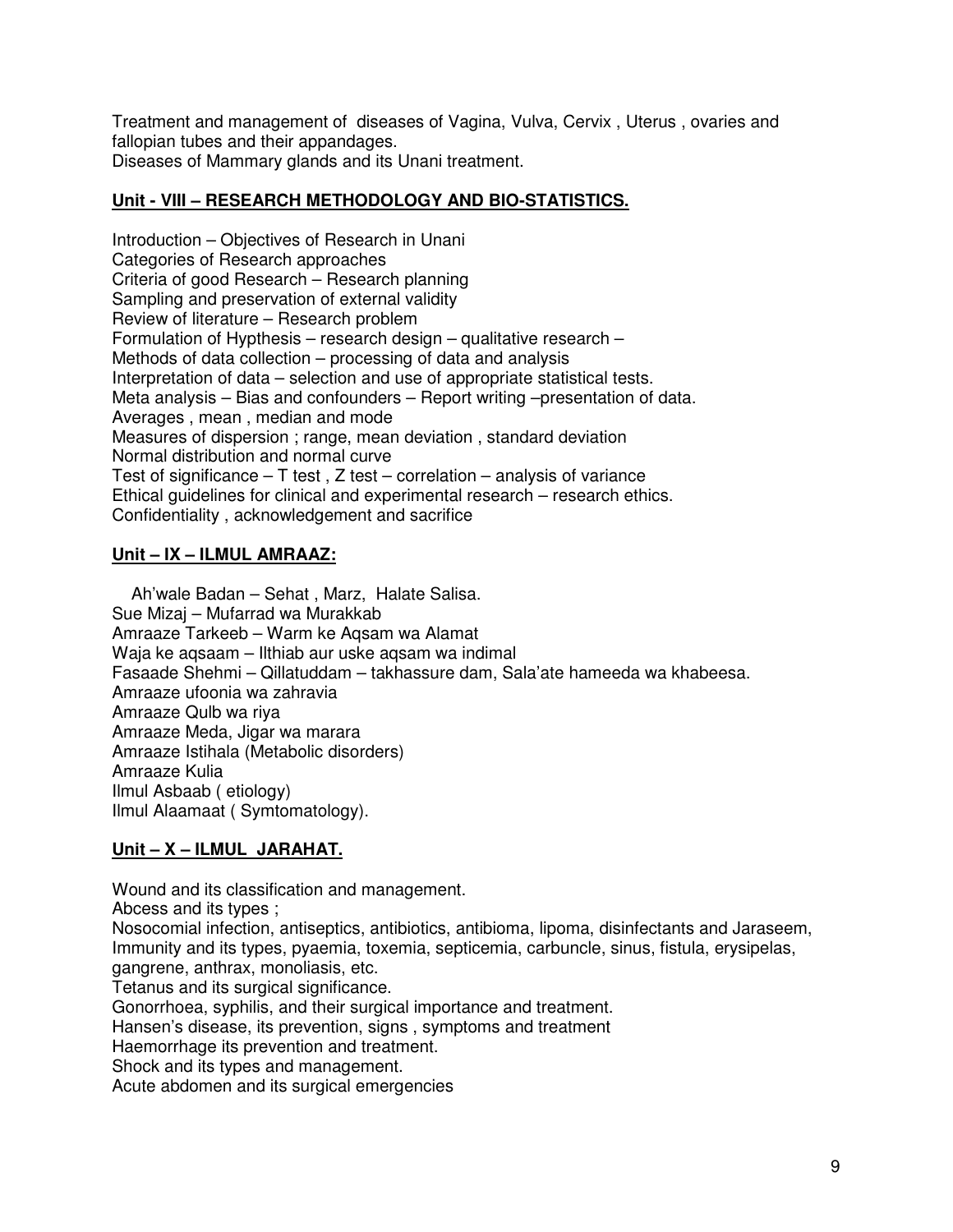Esophagitis, Gastric ulcer , Duodenal ulcer and Gastro-intestinal bleeding and management. Spleenectomy, Appendicectomy, Partial gastrectomy, Herniotomy, hernioraphy, hernioplasty. Brain tumour, Brain abscess, Tuberculoma brain, Meningitis. Craniotomy, cranioraphy, cranioplasty, VP shunt, Hydrocephalus. Seizures disorders, Cerebral infarction, Cerebro-vascular accident. Trauma , Head injury, foreign body in respiratory and digestive passages Breast abscess, tumour and its management. Liver abscess , tumour and its management. Intestinal obstruction, and its management. Renal diseases, nephritic syndrome, glomerular nephritis, renal hypertension, renal calculus, haemoturia, urinary tract infection , urethral stricture, Ureteric colic. Hydrocele and its management. Hernia , types and treatment. Peritonitis, and its treatment Vericose veins, vericocele, cystocele and their surgical treatment, Pre-operative preparations, post operative care Anaesthia and its types Methods of sterilization. Cyst and its types and surgical management. Tumours and its types.

#### **Amraze Uzn Anaf wa Halaq:**

Acute Suppurative Otitis Media. Chronic Suppurative Otitis Media. Otorrhoea, otalgia, foreign body in the ear. Mastoiditis, Tinnitus, Vertigo, Deafness

#### **Amraze Anaf (Diseases of the Nose):**

Nasal polyp, Sinusitis, Rhinitis, epistaxis, deviated nasal septum Septoplasty, foreign body in the nose, Anosmia Glossitis, Tonsillitis, Adenitis, Diphtheria, Laryngitis, Pharyngitis, Hoarseness of voice, Dysphagia. Carcinoma of tongue, **Amraze Ain ( Ophthalmology**): Conjunctivitis, Blepheritis, Entropion, Ectopion, Stye, Chalazion, Pterygium.

Pannus, Cataract and its various types, Glaucoma, Retinopathy, foreign body in the eye, Xerophthalmia, Dacrocystitis.

-----------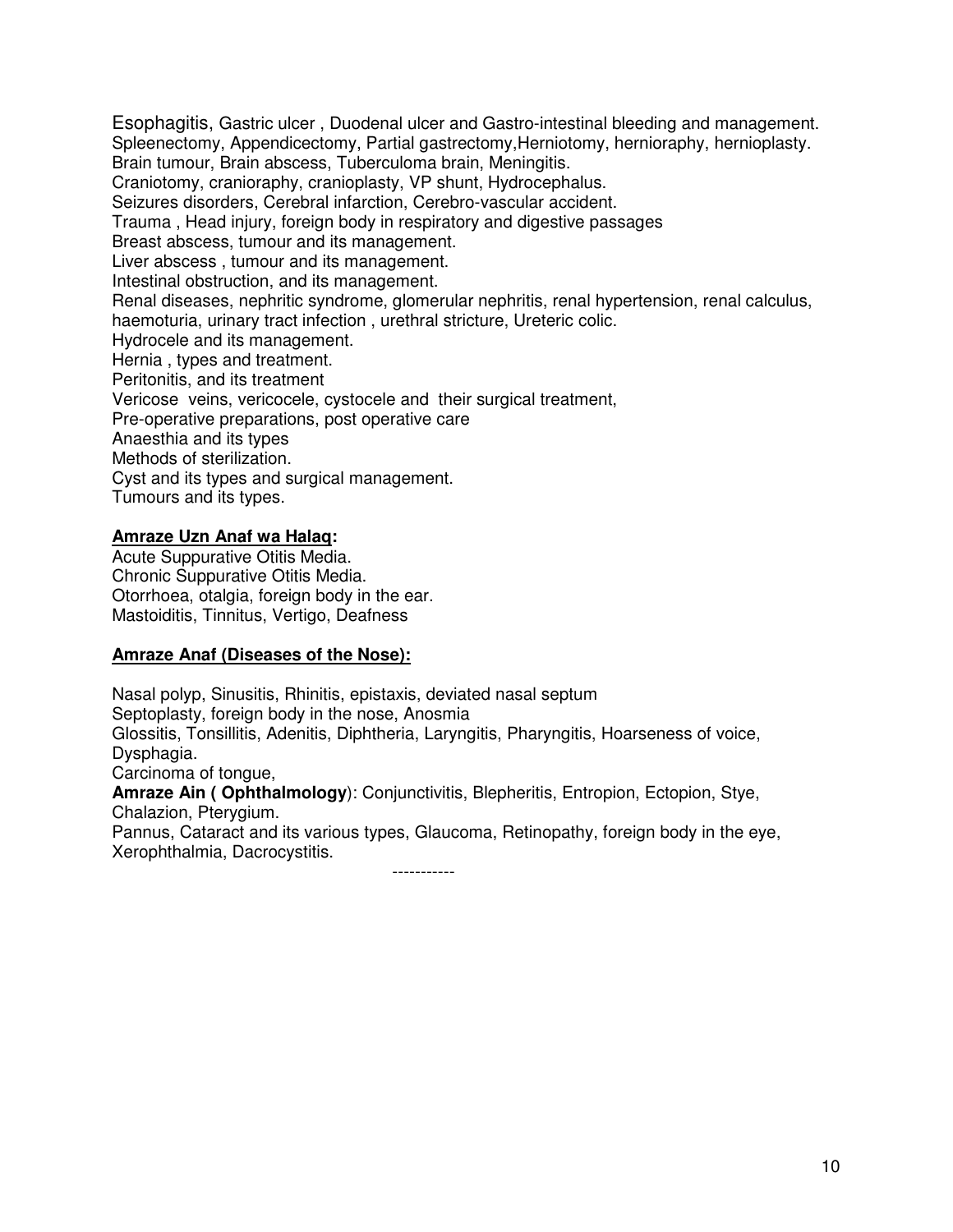## **REFERENCES**

Edition &Volume, Name of the Author/Publisher, Year of publication.

- 1 Al Qanoon fitibb1st Ed Vol1-5BuAli Ibne-SinaMunshi navalKishor,Lukhnow1905-1906
- 2 Firdos-ul hikmatfi –TibAbdul HasanAli Bin SaifalRaban TibriAftab Al Kayan,Berlin1920
- 3 Kamil-us Sanahat FilTibb(Urdu)Vol I & IIAli Bin Abbas Majusi Munshi navalKishor, Lukhnow1906- 1921
- 4 Qanoon Shaikh(Urdu) Vol-I Shamsuddin Mohd Bin Omar Munshi navalKishor,Lukhnow1903
- 5 Molejat Nafeesi Vol-I Burhannudin Nafees Bin Qoz Kirmani Munshi naval Kishore, Lucnow1904
- 6 Sharae Asbab Wa Alamat Vol-I to V Hkm Kabiruddin Hikmat Books Depot 1997
- 7 HazIq Vol-I Hkm Ajmal Khan HindustaniDawakhana,Delhi1965
- 8 Al-Moalejat-ul-Baqratiya(Urdu)Vol I,II,IIIHabul Naseem Ahmed Bin Mohd Tibri CCRUM,New Delhi1995-1997
- 10 Jami-ul-Hikmat Vol-IMohd Hasan Qareshi Filding Road,LahorePakistan1935
- 11 Amraze Qalb Vol-I CCRUM CCRUM,New Delhi 1995
- 12 Amraze Riya Vol-I CCRUM CCRUM,New Delhi 1995
- 13 Usoole HumiyatVol-I Md.Kabiruddin Daftarul maseeh,Hyderabad1952
- 14 Current Medical Diagnosis & treatment Lawerence &TerneyLawerence & Terney
- 15 Cecil's TB of Medicine 20th Edition Bennit & Plim Saunders
- 16 Principles of Internal Medicine Vol I & II Harrison's
- 17 API-Textbook of Medicine API
- 18 Clinical Medicine Clark
- 19 Text book of Nephrology
- 20 Text book of Cardiology
- 21. Kulliyate nafeesi, Hkm Allama Burhanuddin Nafees,
- 22. Al Umoor Al tabiya, Hkm, Syed Ishtiyaq Ahmed,
- 23, Kulliyate Asri, Hkm Syed Ishtiyaq Ahmed
- 24. Usoole Tib Hkm Syed Kamaluddin Hussain Hamdani
- 25. Human Physiology, Vol.I and II, C.C.Chaterjee
- 26. Munafeul Aza, Hkm . Khalid Zaman Khan
- 27. Tashreehul Badan, Hkm Kabeeruddin
- 28. Tashreehul Badan Hk, Vaseem Ahmed Azami
- 29. Tashreehul Badan, Hk. Shabber Ahmed
- 30. Text book of Human Anatomy , B.D.Chaurasia
- 31. Text book of Human Anatomy,and Physiology by Tartora
- 32. Text book of Human Anatomy, Gray's
- 33. Text book of Human Physiology, A.C.Guyton
- 34. Text book of Surgery, Bailey and Love
- 35. Text book of Surgery, Manipal
- 36. Text book of Surgery, Basu
- 37. Text book of Surgery, S.,Das
- 38. Ilmul Jarahat, Anwer Ali
- 39. Amraze Anaf, Uzn wa Halaq , Waseem Ahmed Azami
- 40. Sharahe Asbab , Vol I to IV by Hkm Kabeeruddin
- 41. Text book of Ophthalmology by L.G.Gupta
- 42. Amraze Ain , Vaseem Ahmed Azami
- 43. Shaw's Text book of Gynaecology
- 44. Text book of Gynaecology by Datta